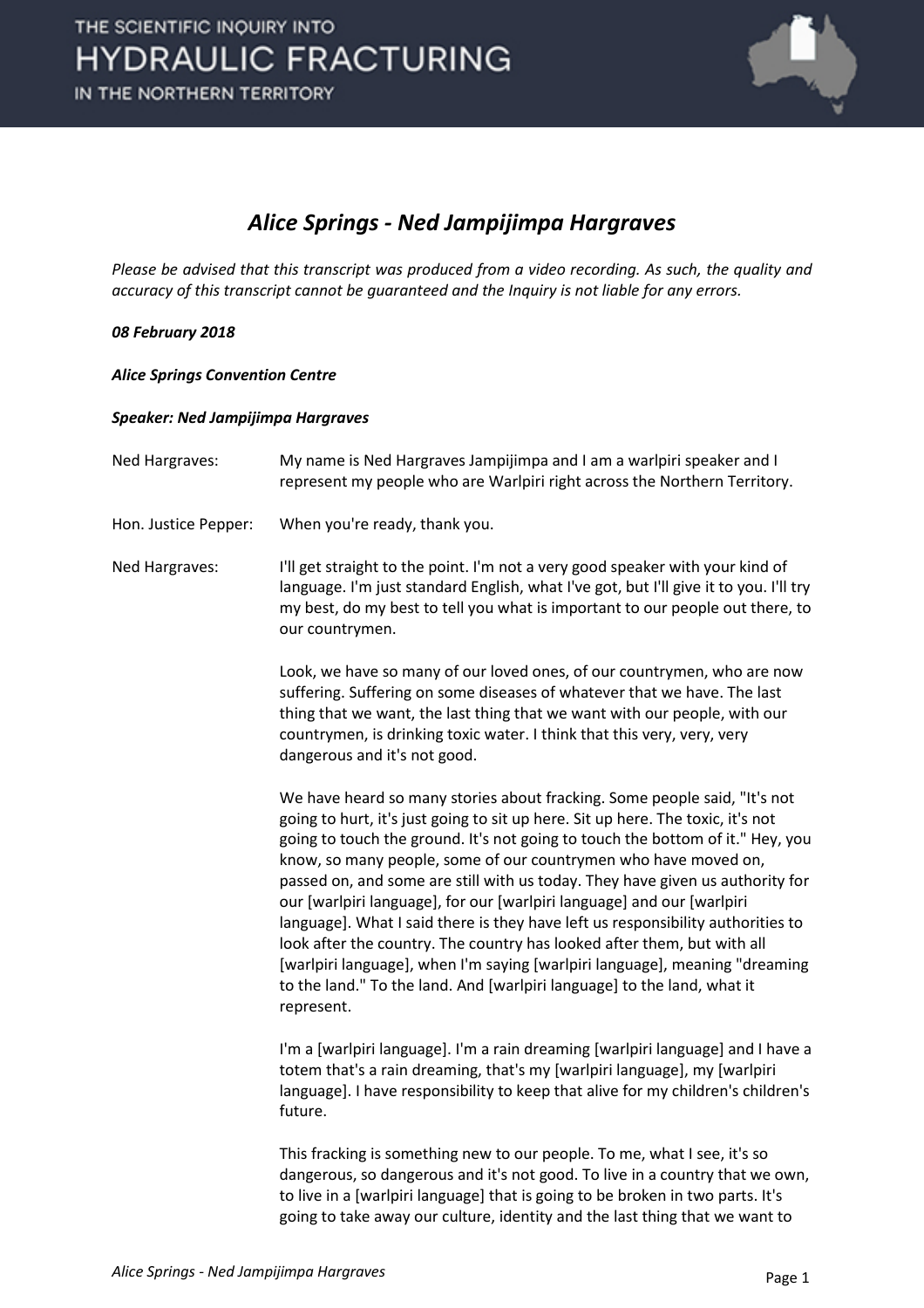

see is our loved ones gone and our futures children's living on toxic water. How long are we going to live there? How are we going to live with this toxic water? How? How long? That question belongs to your people, [warlpiri language].

When I say [warlpiri language], it means white people. When I say [warlpiri language] it's indigenous people. We are so sick and tired of it. We are so angry that these things keep coming, keep coming, keep coming. You know, somewhere along the line we've got to stop, let's work it out together. Let's think of a way to fix this or maybe a better way to do it.

Digging up a whole is digging up my body. Breaking up my [warlpiri language], my [warlpiri language]. That's what it is. Like I said, I can't put in any other way that I can speak like [warlpiri language], like you guys speak. The tongues of your white people, but I speak for my people. I've got a wife that is on dialysis. The last thing that I want is my kids to living on toxic water, drinking out of that water. That's not what life is all about. I don't know if I'm saying the right thing, but it is not right to keep continuing what is happening. It's not right, so let's try and fix it and try and work together so that we can become one. Thank you.

Hon. Justice Pepper: Thank you very much. Any questions or comments?

Yes, Mr. Hart.

- Prof. Barry Hart: Thanks very much, Mr. Hargraves. As you indicated, well you didn't say it, but the panel knows and feels our responsibility, great responsibility, we're talking here about ground water contamination. That we do the absolute best job we can of going through all the evidence, going through all of the potential pathways that this industry might contaminate that ground water, make sure that our assessment as to whether it's low risk, acceptable and so forth is as best we possibly can. I can assure you that we feel the responsibility very seriously.
- Ned Hargraves: Thank you. I want to leave you with a song, if you don't mind.

Hon. Justice Pepper: Just before you do, I did have a question. I did have a question. Sorry.

Ned Hargraves: All right.

Hon. Justice Pepper: You said something very interesting and it's made me think. You said that you're so sick and tired of it, that these things keep coming. What did you mean by that? You're talking of the mining, what are you talking about there?

- Ned Hargraves: I thought you might have picked it up.
- Hon. Justice Pepper: I think I have, but I just need to hear it from you so I don't make a bad guess.
- Ned Hargraves: I'll try to be straight then. What I said there is we've got things coming, we've got everything coming to us. The mining, the mineral thing. This